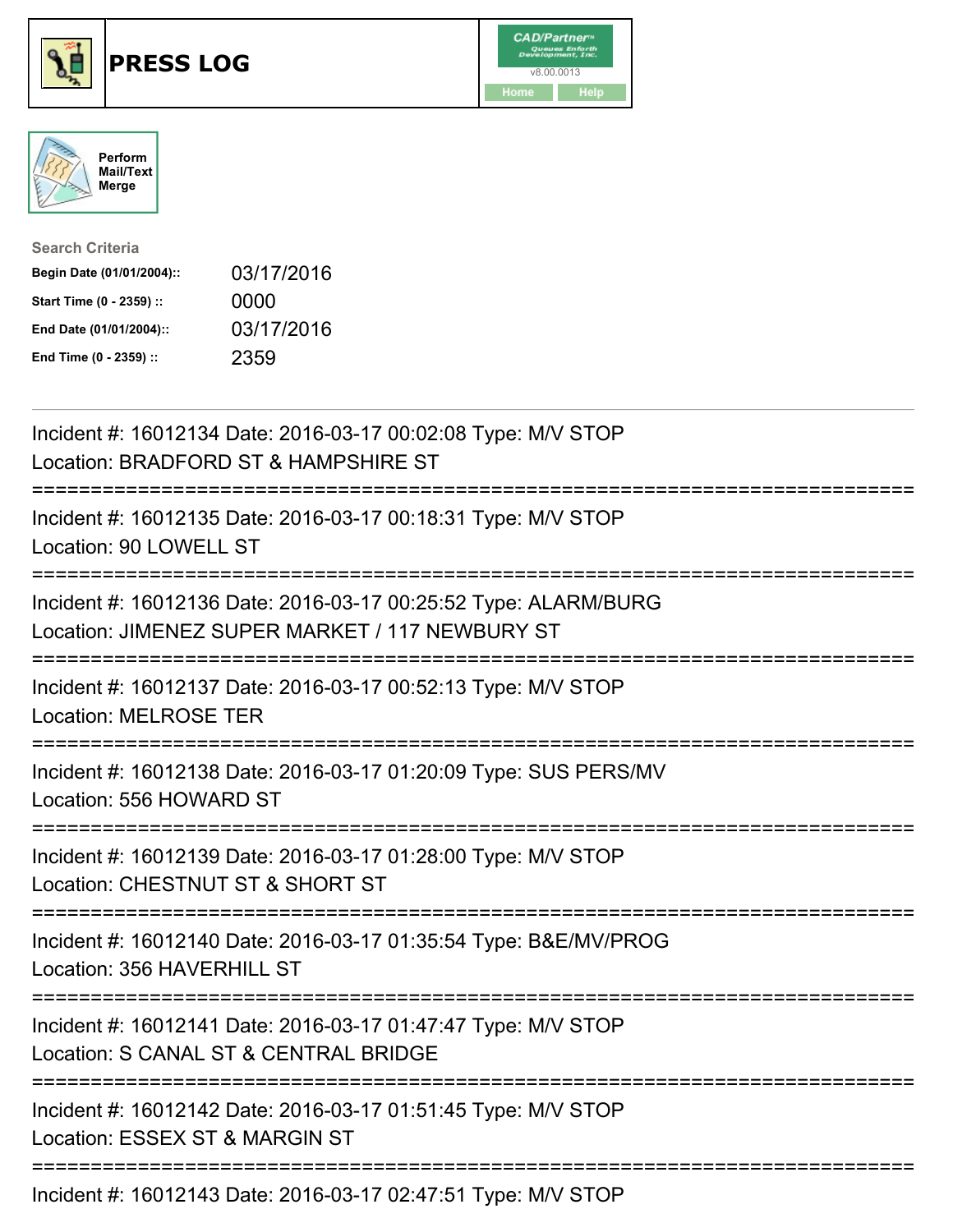| Location: CANAL ST & MARSTON ST                                                                                                     |
|-------------------------------------------------------------------------------------------------------------------------------------|
| Incident #: 16012144 Date: 2016-03-17 03:21:40 Type: M/V STOP<br>Location: CANAL ST & MARSTON ST                                    |
| Incident #: 16012145 Date: 2016-03-17 03:26:27 Type: M/V STOP<br>Location: CANAL ST & MARSTON ST                                    |
| Incident #: 16012146 Date: 2016-03-17 03:32:57 Type: M/V STOP<br>Location: CANAL ST & MARSTON ST                                    |
| Incident #: 16012147 Date: 2016-03-17 04:00:27 Type: A&B PAST<br>Location: 99 WINTHROP AV                                           |
| Incident #: 16012148 Date: 2016-03-17 04:29:53 Type: M/V STOP<br>Location: WHITMAN ST & WYMAN ST<br>:============================== |
| Incident #: 16012149 Date: 2016-03-17 04:51:14 Type: ALARMS<br>Location: RANCHO BRASIL / 13 S BROADWAY                              |
| Incident #: 16012150 Date: 2016-03-17 05:44:10 Type: ALARMS<br>Location: 2 MILL ST                                                  |
| Incident #: 16012151 Date: 2016-03-17 06:56:46 Type: MV/BLOCKING<br>Location: 24 AMES ST                                            |
| Incident #: 16012152 Date: 2016-03-17 06:58:55 Type: B&E/MV/PAST<br>Location: 109 SHAWSHEEN RD                                      |
| Incident #: 16012153 Date: 2016-03-17 07:41:00 Type: M/V STOP<br>Location: 700 ESSEX ST                                             |
| Incident #: 16012154 Date: 2016-03-17 07:43:33 Type: M/V STOP<br>Location: BROADWAY & CROSS ST                                      |
| Incident #: 16012155 Date: 2016-03-17 08:11:06 Type: M/V STOP<br>Location: BRADFORD ST & HAMPSHIRE ST                               |
| Incident #: 16012156 Date: 2016-03-17 08:11:07 Type: M/V STOP<br>Location: ANDOVER ST & FOSTER ST                                   |
| $570$ Deta: $0040024700.40.005$ is a MALCTOF                                                                                        |

Incident #: 16012157 Date: 2016-03-17 08:12:20 Type: M/V STOP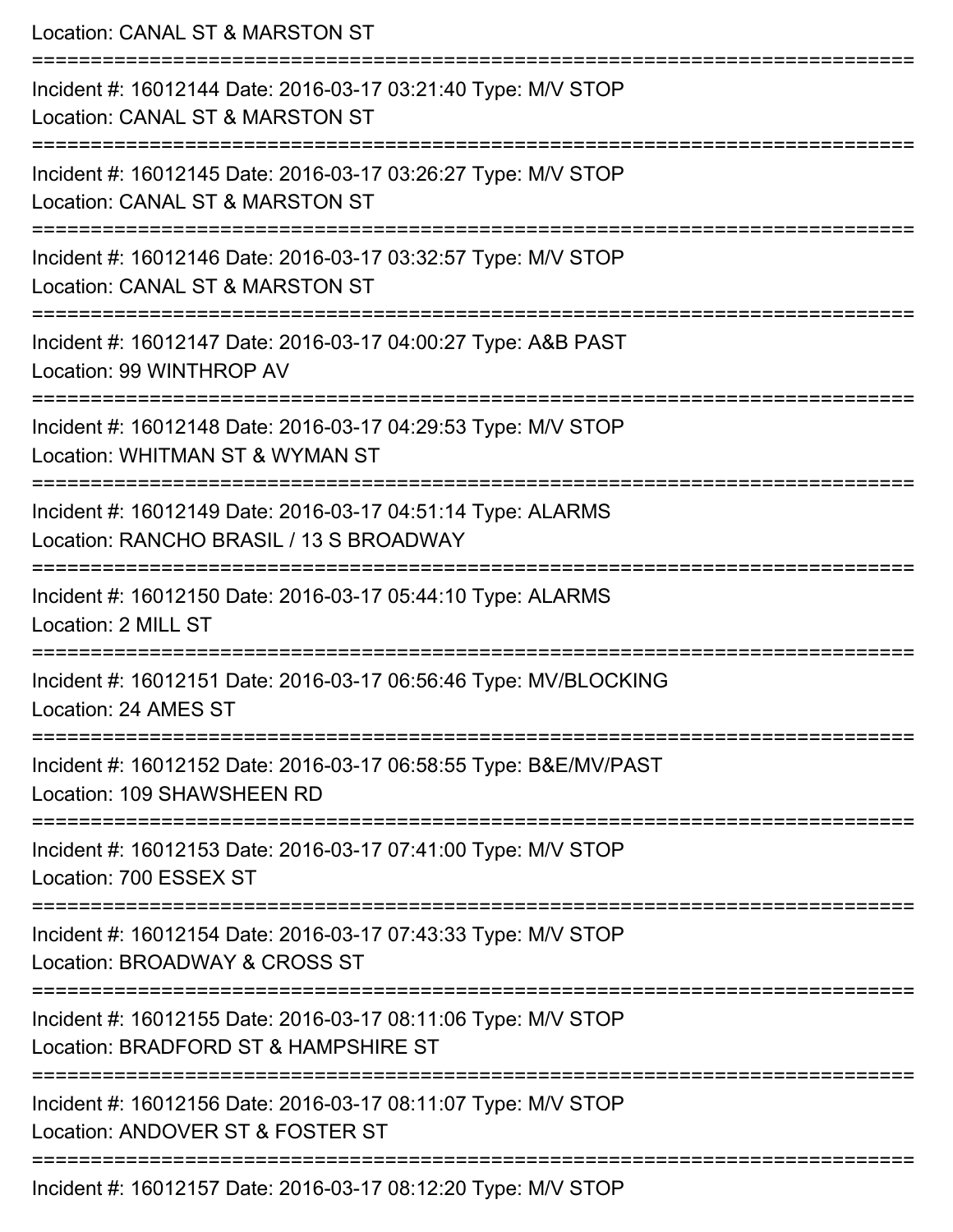| Incident #: 16012158 Date: 2016-03-17 08:14:34 Type: TOW/REPOSSED<br>Location: 129 BOXFORD ST                             |
|---------------------------------------------------------------------------------------------------------------------------|
| Incident #: 16012159 Date: 2016-03-17 08:17:03 Type: M/V STOP<br><b>Location: WEST ST</b>                                 |
| Incident #: 16012160 Date: 2016-03-17 08:23:06 Type: TOW OF M/V<br>Location: 44 BUTLER ST                                 |
| Incident #: 16012161 Date: 2016-03-17 08:31:45 Type: M/V STOP<br>Location: ANDOVER ST & FOSTER ST                         |
| Incident #: 16012162 Date: 2016-03-17 08:36:26 Type: M/V STOP<br>Location: BROADWAY & LOWELL ST                           |
| Incident #: 16012163 Date: 2016-03-17 08:55:19 Type: ALARM/HOLD<br>Location: ENTERPRISE BANK / 290 MERRIMACK ST           |
| Incident #: 16012165 Date: 2016-03-17 09:19:00 Type: A&B PAST<br>Location: UP ACADEMY AT OLIVER SCHOOL / 233 HAVERHILL ST |
| Incident #: 16012164 Date: 2016-03-17 09:19:35 Type: M/V STOP<br>Location: MARKET ST & PARKER ST                          |
| Incident #: 16012166 Date: 2016-03-17 09:28:14 Type: M/V STOP<br>Location: PHILLIPS ST & SALEM ST                         |
| Incident #: 16012167 Date: 2016-03-17 09:35:28 Type: HIT & RUN M/V<br>Location: GO 1 DOLLAR / 73 WINTHROP AV              |
| Incident #: 16012168 Date: 2016-03-17 09:40:20 Type: PARK & WALK<br>Location: BROADWAY                                    |
| Incident #: 16012169 Date: 2016-03-17 09:51:45 Type: INVESTIGATION<br>Location: 41 INMAN ST                               |
| Incident #: 16012170 Date: 2016-03-17 09:56:52 Type: TOW OF M/V<br>Location: 1 FOREST ST                                  |
| Incident #: 16012171 Date: 2016-03-17 10:01:21 Type: DOMESTIC/PROG                                                        |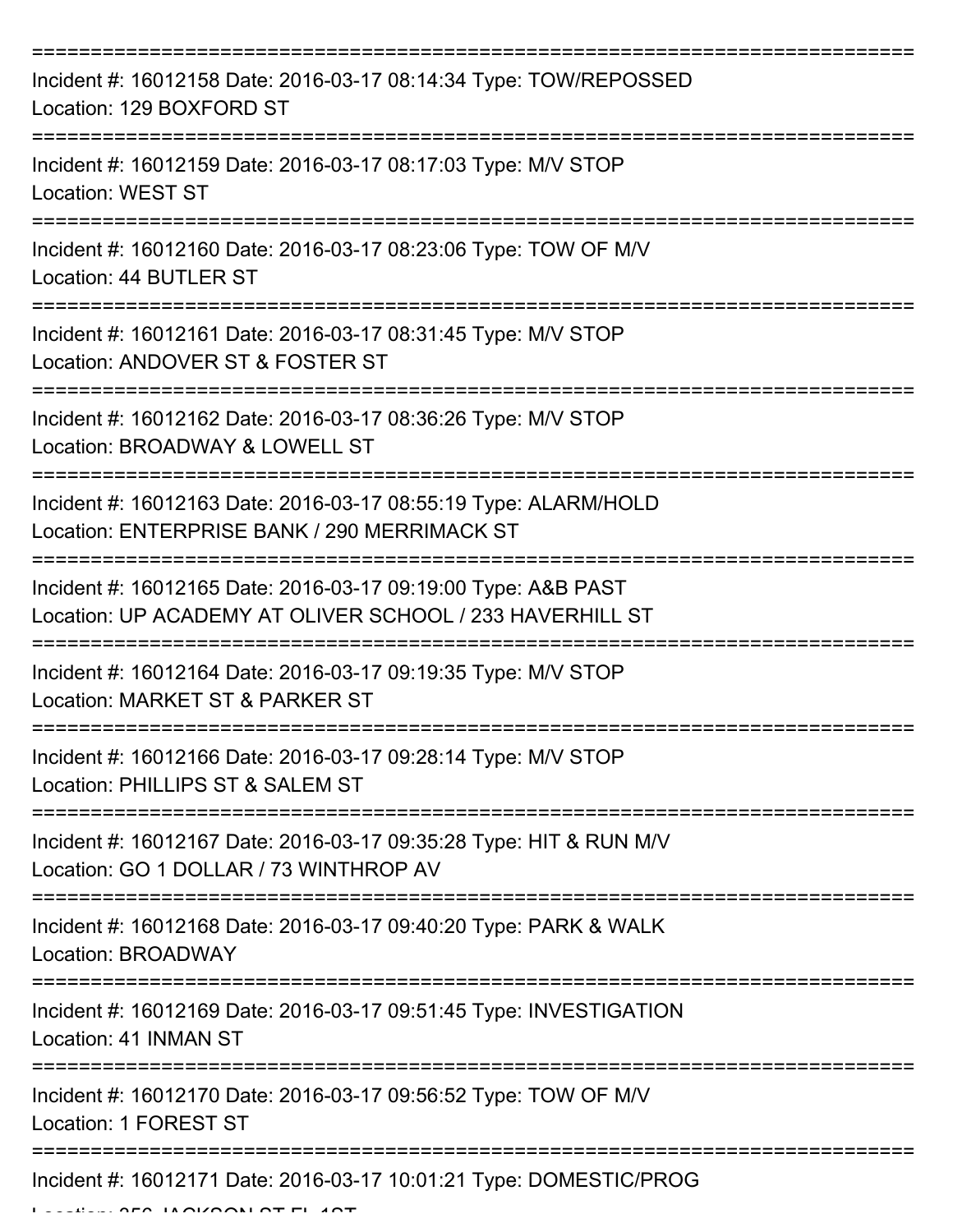| Incident #: 16012172 Date: 2016-03-17 10:03:02 Type: M/V STOP<br>Location: 144 COMMON                    |
|----------------------------------------------------------------------------------------------------------|
| Incident #: 16012173 Date: 2016-03-17 10:15:10 Type: TOW OF M/V<br>Location: 116 SARATOGA ST             |
| Incident #: 16012175 Date: 2016-03-17 10:23:31 Type: DRINKING PUBL<br>Location: 229 S UNION ST           |
| Incident #: 16012174 Date: 2016-03-17 10:23:36 Type: SUS PERS/MV<br>Location: AMES ST & OREGON AV        |
| Incident #: 16012176 Date: 2016-03-17 10:33:41 Type: PARK & WALK<br>Location: BRADFORD ST & BROADWAY     |
| Incident #: 16012177 Date: 2016-03-17 10:34:34 Type: CK WELL BEING<br>Location: 26 HILLSIDE AV           |
| Incident #: 16012178 Date: 2016-03-17 10:39:00 Type: ALARM/BURG<br>Location: 297 MT VERNON ST            |
| Incident #: 16012179 Date: 2016-03-17 10:40:00 Type: M/V STOP<br>Location: BERKLEY & BOURNE              |
| Incident #: 16012180 Date: 2016-03-17 10:56:59 Type: SELECTIVE ENF<br><b>Location: S UNION</b>           |
| Incident #: 16012181 Date: 2016-03-17 10:59:18 Type: MAN DOWN<br>Location: 700 ESSEX ST                  |
| Incident #: 16012182 Date: 2016-03-17 11:00:44 Type: UNKNOWN PROB<br>Location: BROADWAY & PARK ST        |
| Incident #: 16012183 Date: 2016-03-17 11:15:11 Type: AUTO ACC/NO PI<br>Location: BENNETT ST & MEDFORD ST |
| Incident #: 16012184 Date: 2016-03-17 11:19:47 Type: SUS PERS/MV<br>Location: 20 BARKER ST               |
| Incident #: 16012185 Date: 2016-03-17 11:25:37 Type: M/V STOP<br>Location: MADVET CT & C LINIION CT      |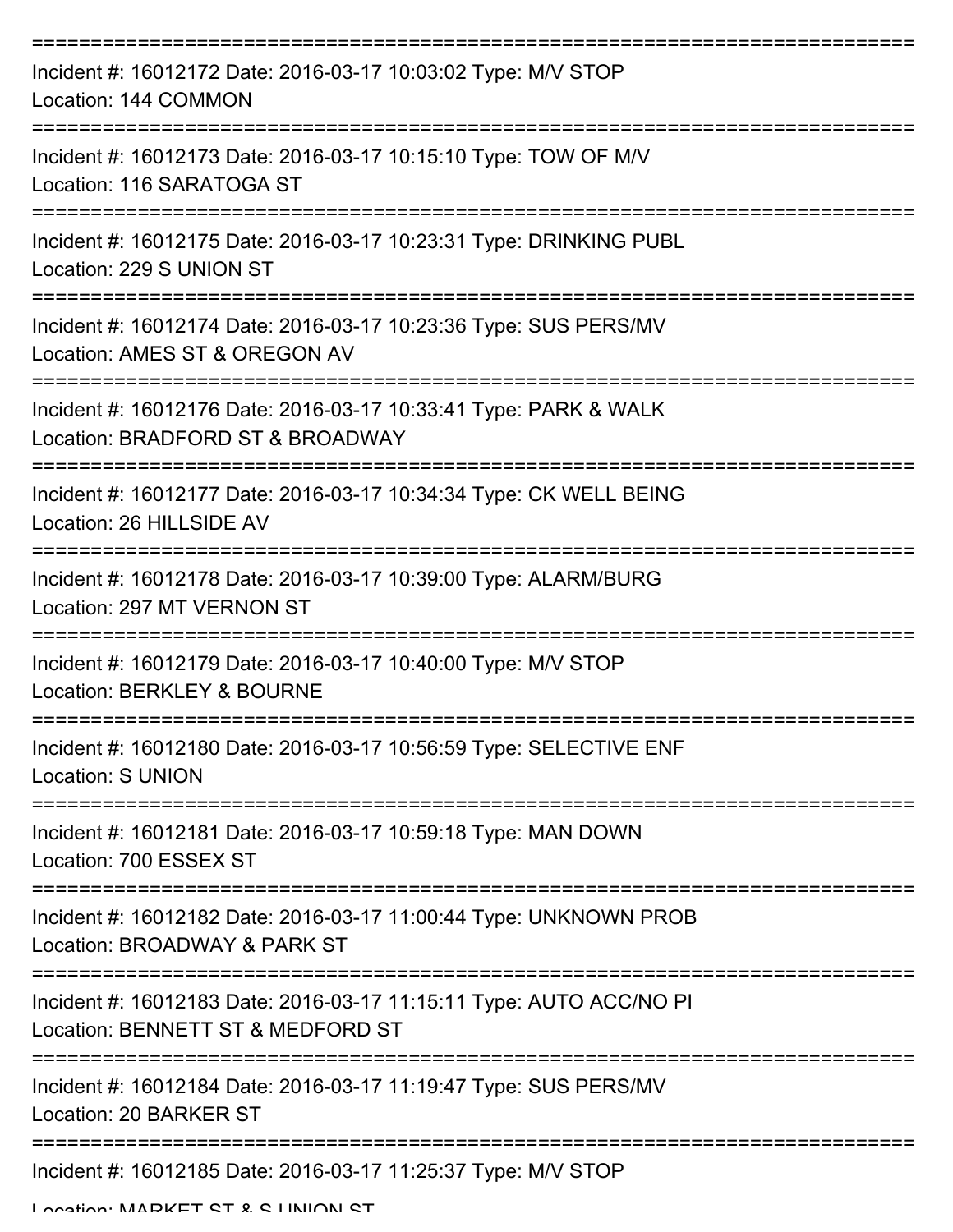| Incident #: 16012186 Date: 2016-03-17 11:34:08 Type: INVESTIGATION<br>Location: 70 N PARISH RD        |
|-------------------------------------------------------------------------------------------------------|
| Incident #: 16012187 Date: 2016-03-17 11:39:29 Type: E911 HANGUP<br>Location: 70 SARGENT ST           |
| Incident #: 16012188 Date: 2016-03-17 11:44:47 Type: MEDIC SUPPORT<br>Location: 62 MELVIN ST #11-16   |
| Incident #: 16012189 Date: 2016-03-17 12:04:09 Type: M/V STOP<br>Location: LORING ST & SHAWSHEEN RD   |
| Incident #: 16012190 Date: 2016-03-17 12:05:02 Type: LIC PLATE STO<br>Location: 139 BENNINGTON ST     |
| Incident #: 16012191 Date: 2016-03-17 12:07:02 Type: TOW OF M/V<br>Location: 283 HIGH ST              |
| Incident #: 16012192 Date: 2016-03-17 12:16:24 Type: M/V STOP<br>Location: CAMBRIDGE ST & WINTHROP AV |
| Incident #: 16012193 Date: 2016-03-17 12:19:27 Type: M/V STOP<br>Location: CAMBRIDGE ST & WINTHROP AV |
| Incident #: 16012194 Date: 2016-03-17 12:22:06 Type: M/V STOP<br>Location: BRADFORD ST & FRANKLIN ST  |
| Incident #: 16012195 Date: 2016-03-17 12:22:32 Type: WARRANT SERVE<br>Location: 66 HAMPSHIRE ST #3A   |
| Incident #: 16012196 Date: 2016-03-17 12:25:48 Type: ANIMAL COMPL<br>Location: 161 MYRTLE ST          |
| Incident #: 16012197 Date: 2016-03-17 12:32:15 Type: INVESTIGATION<br>Location: 90 LOWELL ST          |
| Incident #: 16012198 Date: 2016-03-17 12:37:49 Type: MAN DOWN<br><b>Location: WEST ST</b>             |
| Incident #: 16012199 Date: 2016-03-17 12:42:29 Type: WARRANT SERVE<br>Location: 2 APPLETON ST         |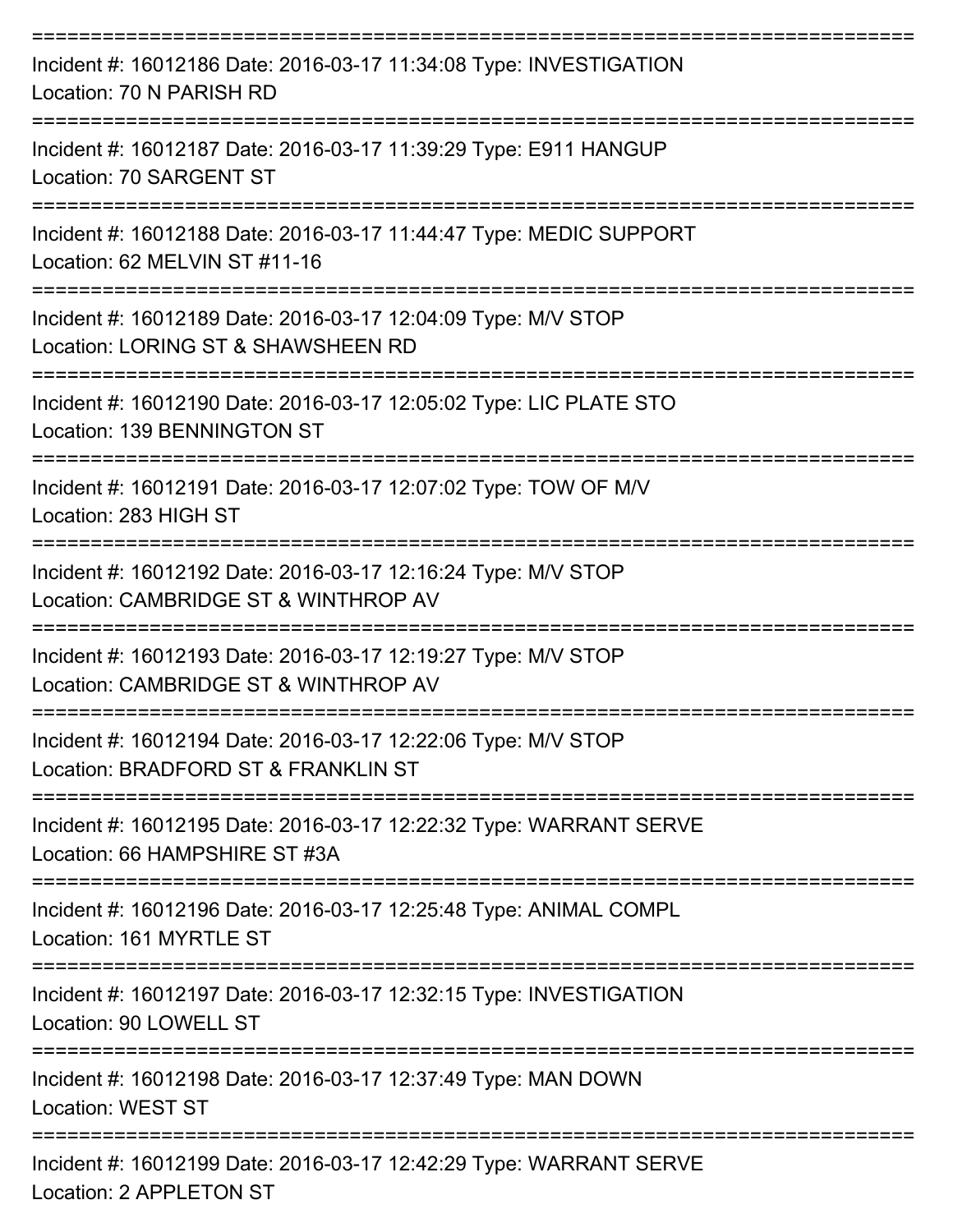Incident #: 16012200 Date: 2016-03-17 12:46:01 Type: TOW OF M/V Location: 78 MARGIN ST =========================================================================== Incident #: 16012201 Date: 2016-03-17 12:46:27 Type: M/V STOP Location: GRAFTON ST & WINTHROP AV =========================================================================== Incident #: 16012202 Date: 2016-03-17 12:59:10 Type: CK WELL BEING Location: BLAKELIN ST & WILLOUGHBY ST =========================================================================== Incident #: 16012203 Date: 2016-03-17 13:06:13 Type: COURT DOC SERVE Location: 594 HAVERHILL ST =========================================================================== Incident #: 16012204 Date: 2016-03-17 13:13:09 Type: PARK & WALK Location: BRADFORD ST & BROADWAY =========================================================================== Incident #: 16012205 Date: 2016-03-17 13:13:59 Type: DISTURBANCE Location: LAWRENCE HIGH SCHOOL / 71 N PARISH RD =========================================================================== Incident #: 16012206 Date: 2016-03-17 13:20:29 Type: MEDIC SUPPORT Location: 188 ARLINGTON ST FL 1 =========================================================================== Incident #: 16012207 Date: 2016-03-17 13:23:55 Type: ANIMAL COMPL Location: 5 DAISY ST =========================================================================== Incident #: 16012208 Date: 2016-03-17 13:27:55 Type: DRUG VIO Location: 121 GARDEN ST =========================================================================== Incident #: 16012209 Date: 2016-03-17 13:30:29 Type: MV/BLOCKING Location: LAWRENCE ST & LEXINGTON ST =========================================================================== Incident #: 16012210 Date: 2016-03-17 13:34:54 Type: SUS PERS/MV Location: 146 OLIVE AV =========================================================================== Incident #: 16012211 Date: 2016-03-17 13:46:53 Type: B&E/MV/PAST Location: SALVATION ARMY / 250 HAVERHILL ST =========================================================================== Incident #: 16012212 Date: 2016-03-17 13:49:29 Type: M/V STOP Location: ESSEX ST =========================================================================== Incident #: 16012213 Date: 2016-03-17 13:59:37 Type: COURT DOC SERVE Location: 57 FRANKLIN ST #2A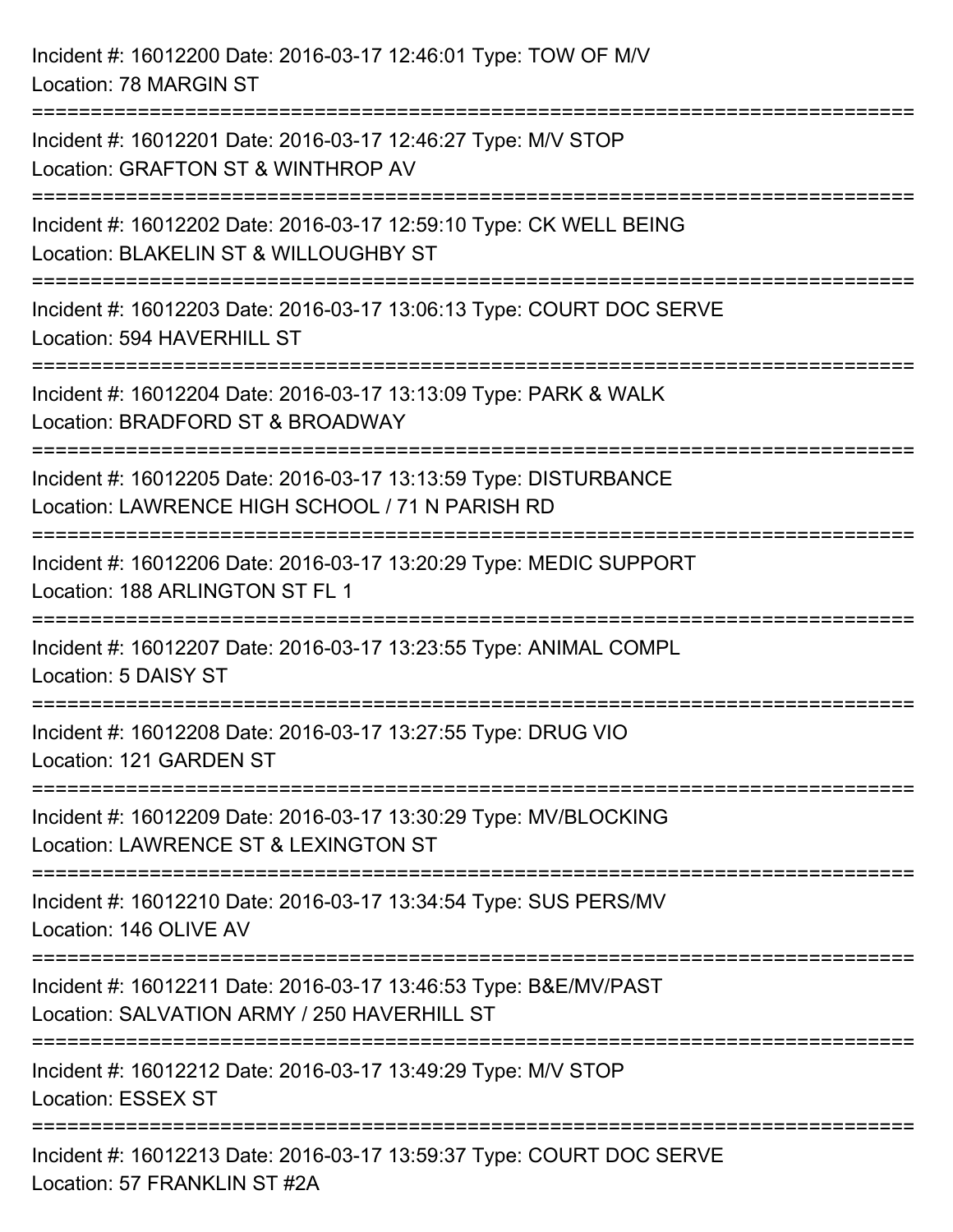| Incident #: 16012214 Date: 2016-03-17 14:21:06 Type: DK (DRUNK)<br>Location: 85 MANCHESTER ST                                             |
|-------------------------------------------------------------------------------------------------------------------------------------------|
| ========================<br>Incident #: 16012215 Date: 2016-03-17 14:28:11 Type: M/V STOP<br>Location: 18 LORING ST                       |
| Incident #: 16012216 Date: 2016-03-17 14:38:01 Type: AUTO ACC/NO PI<br>Location: CANAL ST & MARSTON ST<br>=============================== |
| Incident #: 16012217 Date: 2016-03-17 14:45:06 Type: M/V STOP<br>Location: FARNHAM ST & SHAWSHEEN RD                                      |
| Incident #: 16012218 Date: 2016-03-17 14:47:50 Type: HIT & RUN M/V<br>Location: LAWRENCE ST & MAPLE ST<br>================                |
| Incident #: 16012219 Date: 2016-03-17 14:56:48 Type: GENERAL SERV<br>Location: LAWRENCE HIGH SCHOOL / 71 N PARISH RD                      |
| Incident #: 16012220 Date: 2016-03-17 15:23:46 Type: GENERAL SERV<br>Location: 307 MERRIMACK ST                                           |
| Incident #: 16012221 Date: 2016-03-17 15:25:22 Type: DISTURBANCE<br>Location: 6 DIAMOND ST                                                |
| Incident #: 16012222 Date: 2016-03-17 15:30:19 Type: DOMESTIC/PROG<br>Location: FARLEY ST & S BROADWAY                                    |
| Incident #: 16012223 Date: 2016-03-17 15:33:10 Type: ALARM/BURG<br>Location: 14 VINE ST                                                   |
| Incident #: 16012225 Date: 2016-03-17 15:46:51 Type: FIGHT<br>Location: 247 FARNHAM ST                                                    |
| Incident #: 16012224 Date: 2016-03-17 15:47:03 Type: 209A/VIOLATION<br>Location: COMMON ST & FRANKLIN                                     |
| Incident #: 16012226 Date: 2016-03-17 15:54:45 Type: INVESTIGATION<br>Location: 0 BENNINGTON ST                                           |
| Incident #: 16012227 Date: 2016-03-17 16:06:20 Type: 209A/SERVE<br>Location: 26 HILLSIDE AV                                               |

===========================================================================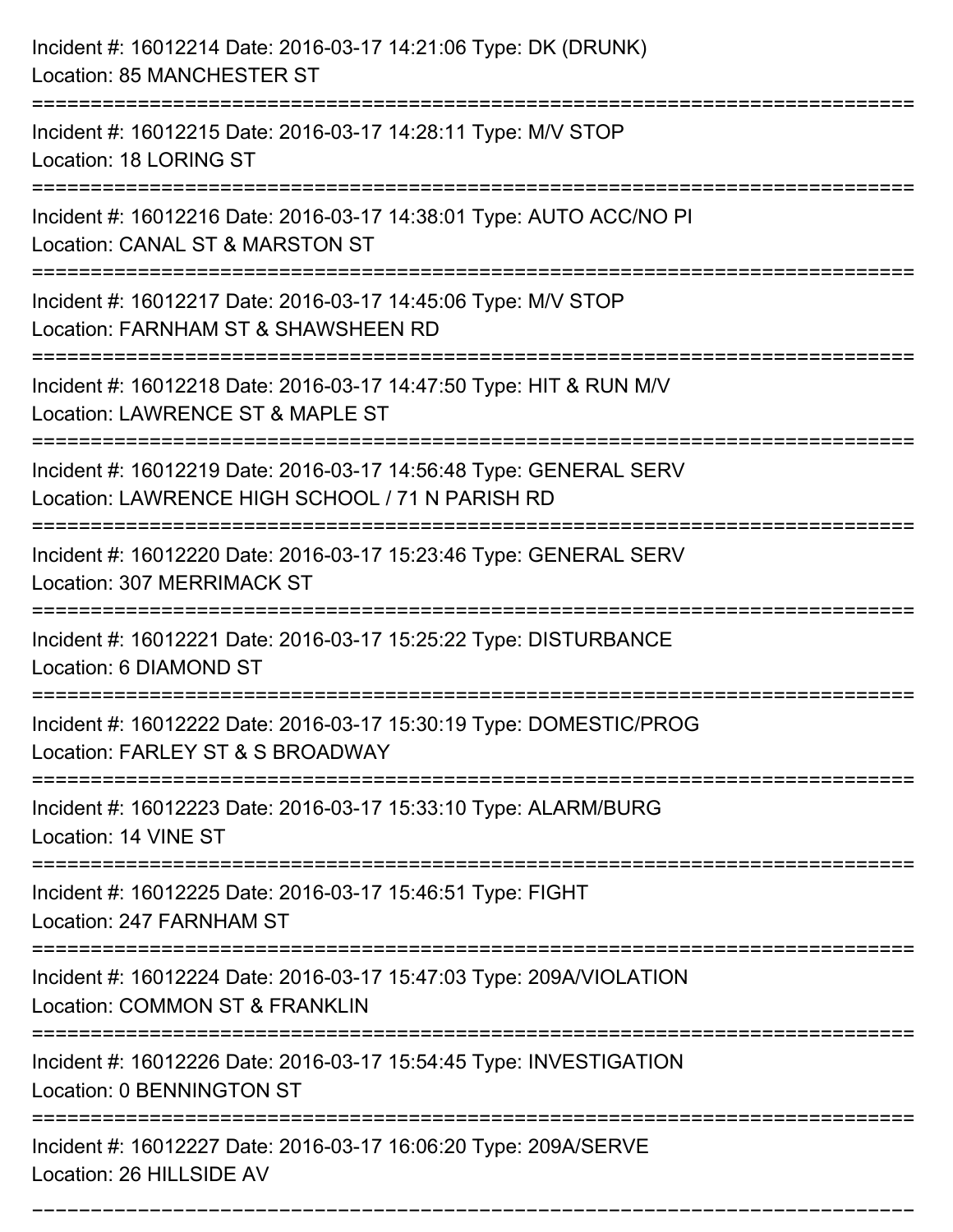| Incident #: 16012228 Date: 2016-03-17 16:20:19 Type: SUS PERS/MV<br>Location: 24 SARATOGA ST                             |
|--------------------------------------------------------------------------------------------------------------------------|
| Incident #: 16012229 Date: 2016-03-17 16:21:23 Type: ALARM/BURG<br>Location: AMES ST & PROVIDENCE ST                     |
| Incident #: 16012230 Date: 2016-03-17 16:43:08 Type: CK WELL BEING<br>Location: LAWRENCE PUBLIC LIBRARY / 51 LAWRENCE ST |
| Incident #: 16012231 Date: 2016-03-17 17:00:37 Type: ALARM/BURG<br>Location: 100 WESLEY ST                               |
| Incident #: 16012232 Date: 2016-03-17 17:14:53 Type: GENERAL SERV<br>Location: 79 ANDOVER ST                             |
| Incident #: 16012234 Date: 2016-03-17 17:22:05 Type: MAN DOWN<br>Location: 99 GREENWOOD ST                               |
| Incident #: 16012233 Date: 2016-03-17 17:22:37 Type: HIT & RUN M/V<br>Location: KNOX ST & PROSPECT                       |
| Incident #: 16012235 Date: 2016-03-17 17:42:17 Type: TOW OF M/V<br>Location: 382 CHESTNUT ST                             |
| Incident #: 16012236 Date: 2016-03-17 17:50:36 Type: M/V STOP<br>Location: BROADWAY & DAISY ST                           |
| Incident #: 16012237 Date: 2016-03-17 17:51:50 Type: M/V STOP<br>Location: 350 ESSEX ST                                  |
| Incident #: 16012238 Date: 2016-03-17 18:00:17 Type: M/V STOP<br>Location: MARKET ST & PARKER ST                         |
| Incident #: 16012239 Date: 2016-03-17 18:04:13 Type: B&E/PAST<br>Location: 81 CROSS ST                                   |
| Incident #: 16012240 Date: 2016-03-17 18:11:38 Type: AUTO ACC/NO PI<br>Location: KNOX ST & PROSPECT ST                   |
| Incident #: 16012241 Date: 2016-03-17 18:19:05 Type: M/V STOP<br>Location: 58 AMHERST ST                                 |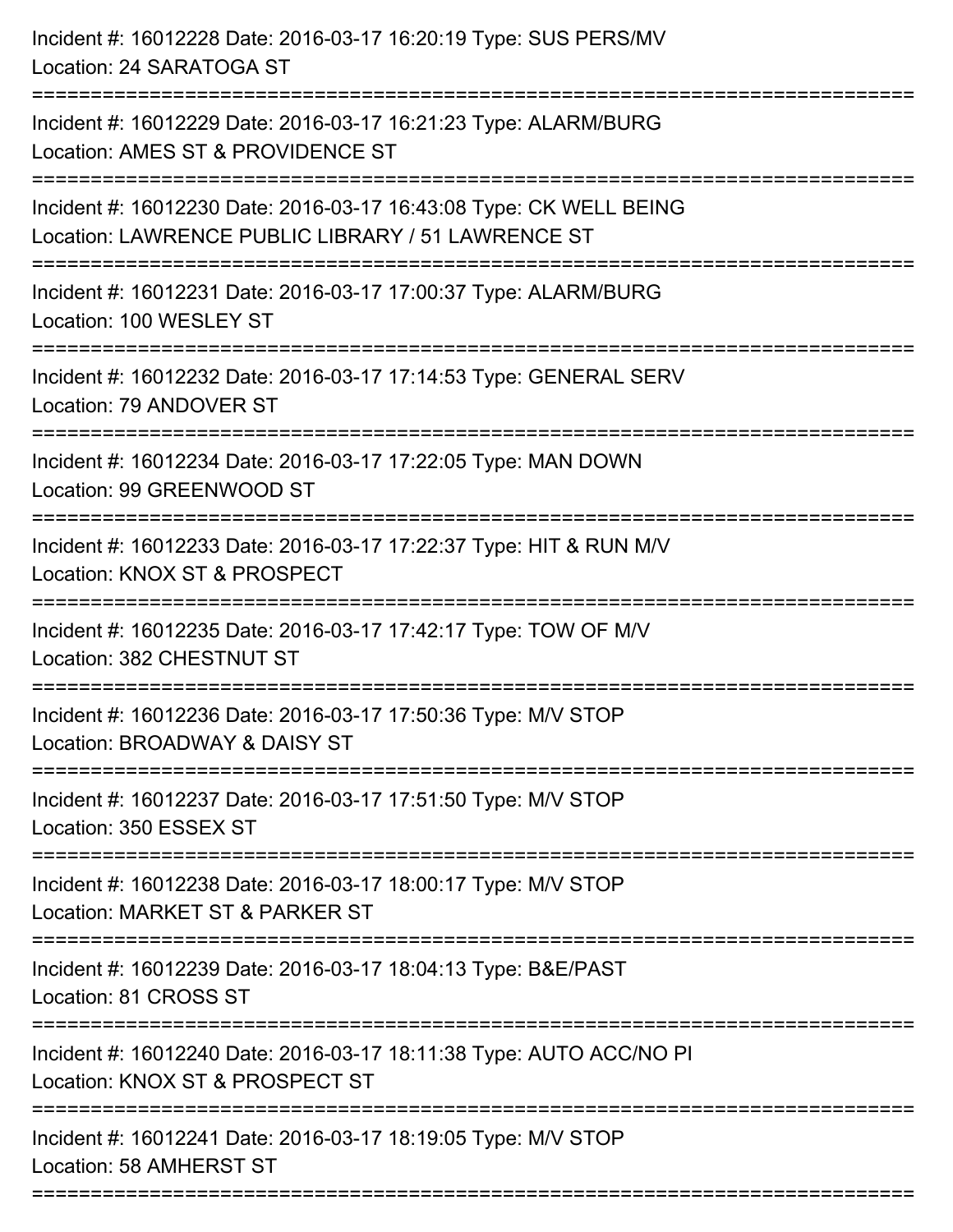Location: 234 ESSEX ST

| Incident #: 16012243 Date: 2016-03-17 18:31:17 Type: M/V STOP<br>Location: 360 MERRIMACK ST                               |
|---------------------------------------------------------------------------------------------------------------------------|
| Incident #: 16012244 Date: 2016-03-17 18:37:45 Type: M/V STOP<br>Location: 600 ESSEX ST                                   |
| Incident #: 16012245 Date: 2016-03-17 18:48:59 Type: M/V STOP<br>Location: 360 MERRIMACK ST                               |
| Incident #: 16012246 Date: 2016-03-17 18:51:03 Type: M/V STOP<br><b>Location: THORNTON AV</b>                             |
| Incident #: 16012248 Date: 2016-03-17 18:56:47 Type: MEDIC SUPPORT<br>Location: 457 HAVERHILL ST #1                       |
| Incident #: 16012247 Date: 2016-03-17 18:57:35 Type: M/V STOP<br>Location: 495 NORTH RAMP                                 |
| Incident #: 16012249 Date: 2016-03-17 19:11:02 Type: M/V STOP<br><b>Location: WINTHROP AVE</b>                            |
| Incident #: 16012250 Date: 2016-03-17 19:21:26 Type: M/V STOP<br><b>Location: WINTHROP AVE</b>                            |
| Incident #: 16012251 Date: 2016-03-17 19:29:57 Type: NOISE ORD<br>Location: 141 AMESBURY ST #302                          |
| =========================<br>Incident #: 16012252 Date: 2016-03-17 19:31:29 Type: DOMESTIC/PROG<br>Location: 42 MARBLE AV |
| Incident #: 16012253 Date: 2016-03-17 19:35:15 Type: M/V STOP<br>Location: FRANKLIN ST & LOWELL ST                        |
| Incident #: 16012254 Date: 2016-03-17 19:35:58 Type: AUTO ACC/NO PI<br>Location: BROADWAY & LOWELL ST                     |
| Incident #: 16012255 Date: 2016-03-17 19:47:47 Type: GENERAL SERV<br>Location: 25 WOODLAND ST                             |
|                                                                                                                           |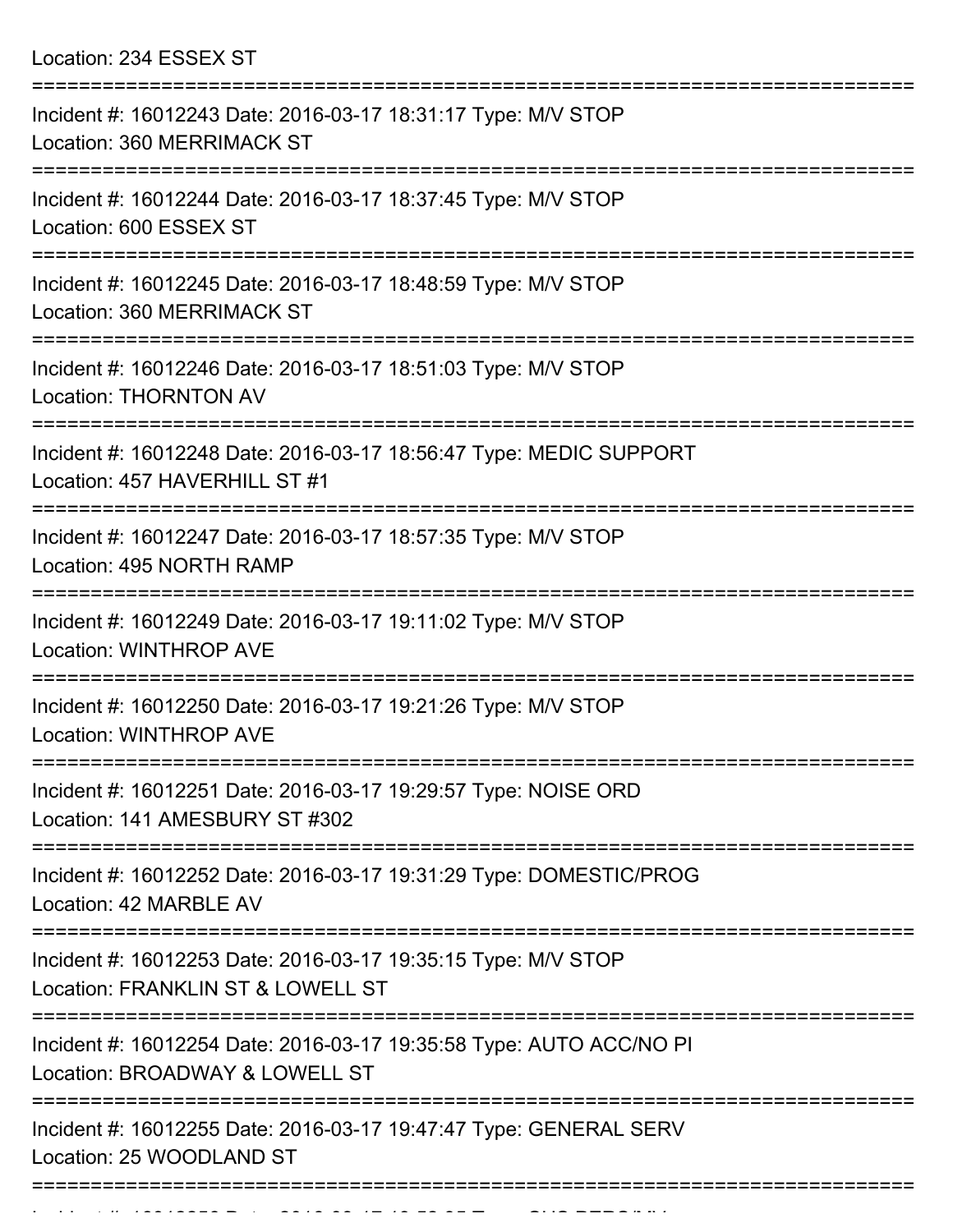Location: 57 JACKSON ST

| Incident #: 16012257 Date: 2016-03-17 20:09:42 Type: SUICIDE ATTEMPT<br>Location: 156 BUTLER ST #LEFT              |
|--------------------------------------------------------------------------------------------------------------------|
| Incident #: 16012258 Date: 2016-03-17 20:28:15 Type: CK WELL BEING<br>Location: 42 MARBLE AV                       |
| Incident #: 16012259 Date: 2016-03-17 20:43:07 Type: 911 HANG UP<br>Location: FIDELITY HOUSE / 439 S UNION ST #401 |
| Incident #: 16012260 Date: 2016-03-17 20:56:55 Type: DISTURBANCE<br>Location: 35 CHICKERING RD                     |
| Incident #: 16012261 Date: 2016-03-17 21:53:39 Type: SUICIDE ATTEMPT<br>Location: 156 BUTLER ST #LEFT              |
| Incident #: 16012262 Date: 2016-03-17 22:08:40 Type: SUS PERS/MV<br>Location: MCDONALDS / 50 BROADWAY              |
| Incident #: 16012263 Date: 2016-03-17 22:10:28 Type: M/V STOP<br>Location: 478 RIVERSIDE DR                        |
| Incident #: 16012264 Date: 2016-03-17 22:17:12 Type: MEDIC SUPPORT<br>Location: AMESBURY ST & COMMON ST            |
| Incident #: 16012265 Date: 2016-03-17 22:22:48 Type: ALARM/BURG<br>Location: RUSSO RESIDENCE / 23 CORBETT RD       |
| Incident #: 16012266 Date: 2016-03-17 22:32:34 Type: DOMESTIC/PROG<br><b>Location: GROTON ST</b>                   |
| Incident #: 16012267 Date: 2016-03-17 22:57:03 Type: NOISE ORD<br>Location: 41 MAPLE ST                            |
| Incident #: 16012268 Date: 2016-03-17 23:01:11 Type: ALARM/BURG<br>Location: DAIRY QUEEN / 190 S UNION ST          |
| Incident #: 16012269 Date: 2016-03-17 23:03:57 Type: M/V STOP<br>Location: ANDOVER ST & PARKER ST                  |
|                                                                                                                    |